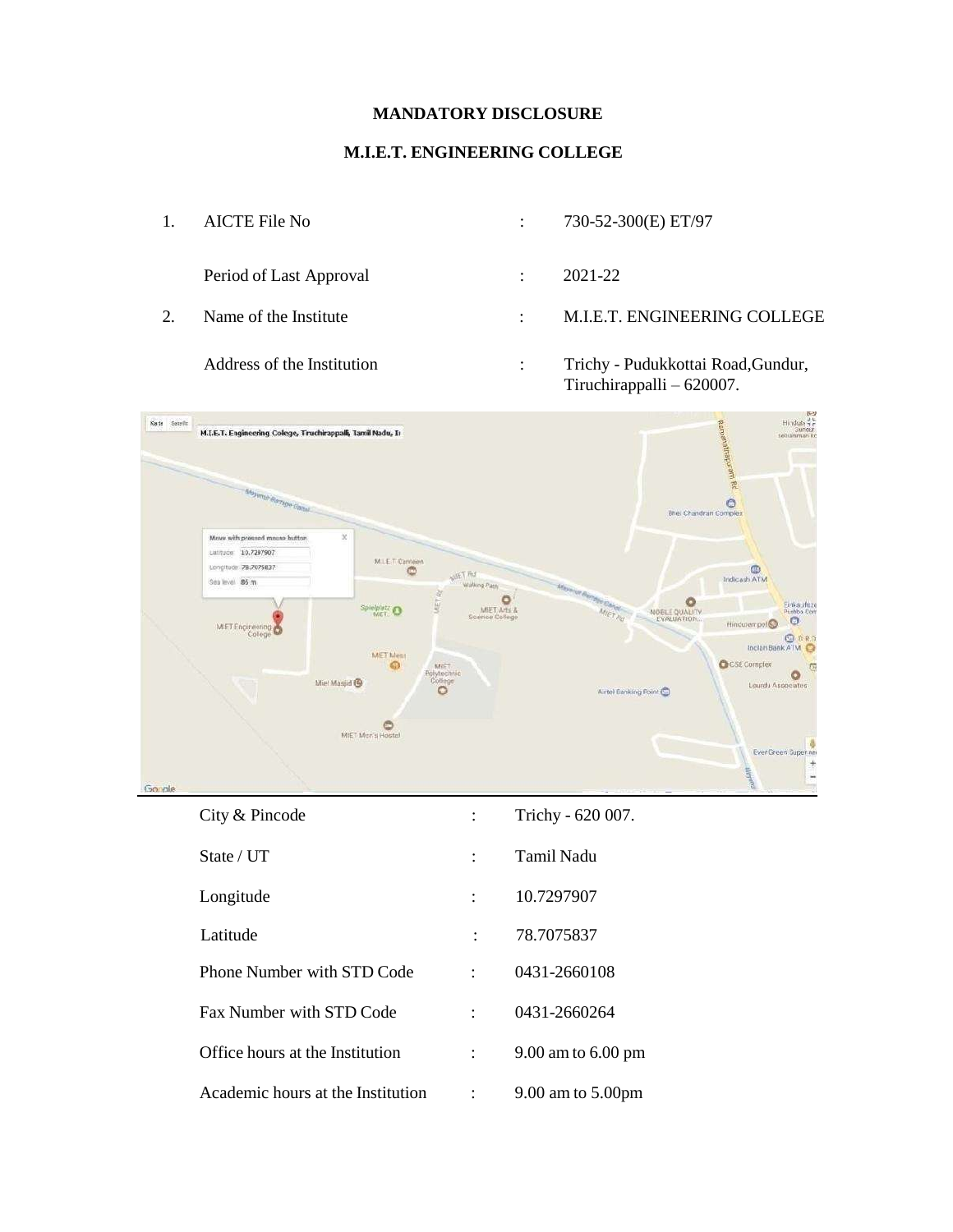| Email                                                  |                      | contact@miet.edu                                                    |
|--------------------------------------------------------|----------------------|---------------------------------------------------------------------|
| Alternate Email                                        | $\ddot{\cdot}$       | ao@miet.edu                                                         |
| Type of Institution                                    | $\ddot{\cdot}$       | <b>Private – Self Financed</b>                                      |
| Category $(1)$ of the Institution                      | $\ddot{\cdot}$       | <b>Minority</b>                                                     |
| Category $(2)$ of the Institution                      | $\ddot{\cdot}$       | <b>Co-education</b>                                                 |
| Name of the<br>organization running<br>the Institution | $\ddot{\cdot}$       | MOHAMED INSTITUTE OF<br>EDUCATION AND TECHNOLOGY<br>(MIET) SOCIETY. |
| Type of the Organization                               | $\sim 1000$          | Society                                                             |
| Name of the Affiliating University:                    |                      | Anna University, Chennai.                                           |
| <b>Address</b>                                         | $\ddot{\cdot}$       | Sardar Patel Road, Guindy, Chennai.                                 |
| Website                                                | $\ddot{\phantom{a}}$ | www.annauniv.edu                                                    |
| <b>Latest Affiliation Period</b>                       | $\ddot{\cdot}$       | 2021-22                                                             |
| Name of the Principal/Director                         | $\ddot{\cdot}$       | Dr. A. NAVEEN SAIT                                                  |
| <b>Exact Designation</b>                               | ÷,                   | Principal                                                           |
| Phone No with STD Code                                 | $\vdots$             | 0431 - 2660922                                                      |
| <b>Mobile Number</b>                                   | $\ddot{\phantom{a}}$ | 9698622000                                                          |
| Email                                                  | $\ddot{\cdot}$       | principalengg@miet.edu                                              |
| <b>Highest Degree</b>                                  | $\ddot{\cdot}$       | Ph.D. (Faculty of Production Engineering)                           |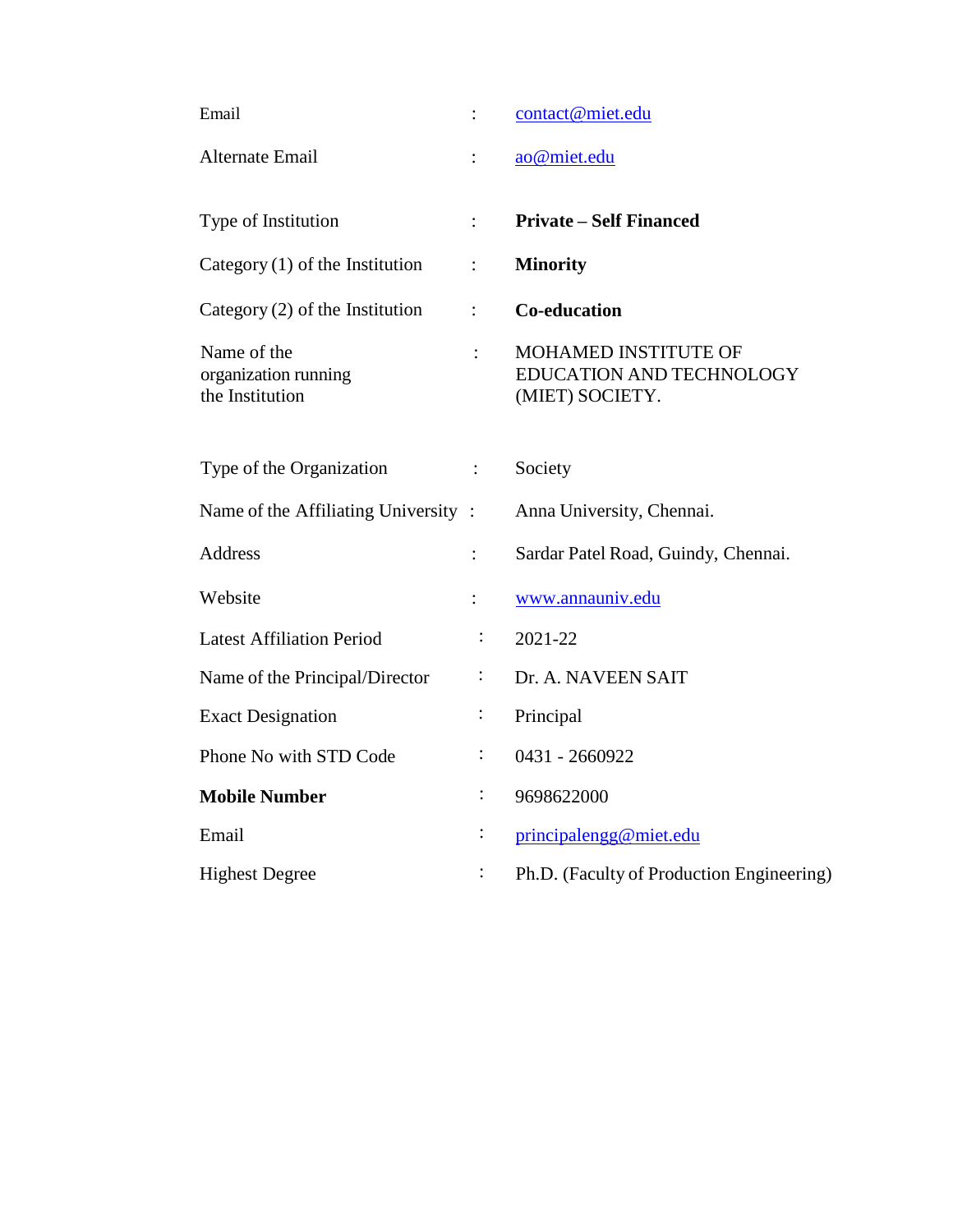### **GOVERNING BOARD MEMBERS**

| S.No. | <b>Name of the Members</b>                                                          | <b>Position</b>         |
|-------|-------------------------------------------------------------------------------------|-------------------------|
| 1.    | Er. A. Mohamed Yunus, B.E., M.Sc., (Engg)<br>Chairman, M.I.E.T. Engineering College | Chairman                |
| 2.    | Dr. A. Sirajudeen, MBBS, DA.,                                                       | Member                  |
| 3.    | Mr. A. Ahamathullah, B.Sc., B.L.,                                                   | Member                  |
| 4.    | Er. A. Siddique Ahamed, M.E.                                                        | Member                  |
| 5.    | Prof. Dr. M. A. Mustafa Kamal, Ph.D.,                                               | Member                  |
| 6.    | Mr. N. Venkatnarayanan,<br><b>Chartered Accountant</b>                              | Member                  |
| 7.    | Er. S. K. Sherfudeen, B.E. MIE,                                                     | Member                  |
| 8.    | Dr. S.N. Geetha, MBA, Ph.D.,                                                        | Nominee/AU              |
| 9.    | Prof. Dr. A. Naveen Sait                                                            | <b>Member Secretary</b> |
| 10.   | Prof. Dr. A. Abbas Ali, M.Sc., M.Phil.,<br>SET., Ph.D.,                             | <b>Faculty Member</b>   |
| 11.   | Prof. K. Javid, B.E. M.E.                                                           | <b>Faculty Member</b>   |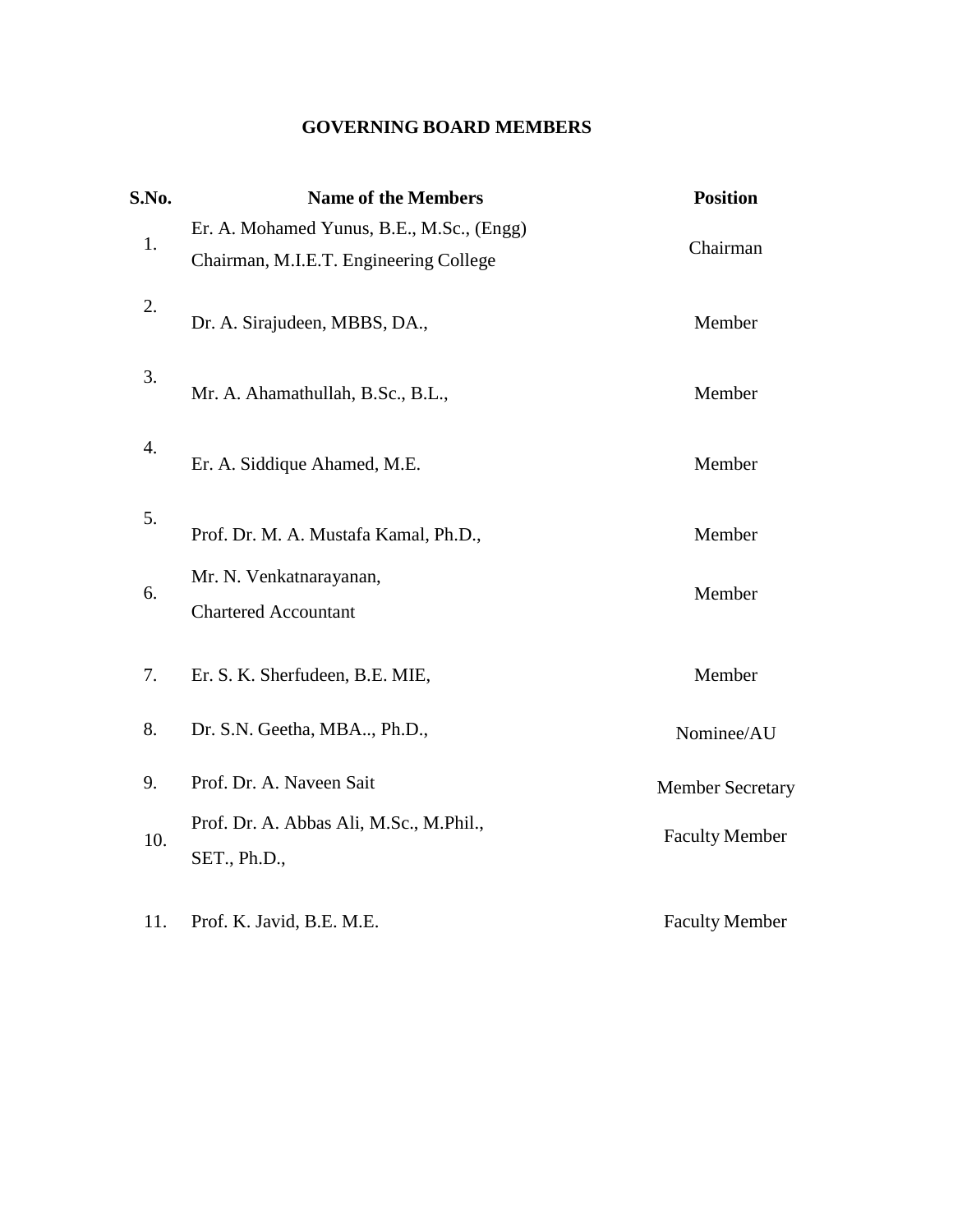### **COURSE OFFERED**

| <b>Under Graduate</b> | Civil Engineering                             |
|-----------------------|-----------------------------------------------|
| <b>Under Graduate</b> | <b>Mechanical Engineering</b>                 |
| <b>Under Graduate</b> | Computer Science and Engineering              |
| <b>Under Graduate</b> | <b>Electrical and Electronics Engineering</b> |
| <b>Under Graduate</b> | Electronics and Communication Engineering     |
| <b>Post Graduate</b>  | <b>Master of Business Administration</b>      |
| <b>Post Graduate</b>  | Computer Science and Engineering              |
| <b>Post Graduate</b>  | <b>Manufacturing Engineering</b>              |
| <b>Post Graduate</b>  | <b>VLSI</b> Design                            |
| <b>Post Graduate</b>  | <b>Structural Engineering</b>                 |
| Post Graduate         | <b>Power Electronics and Drives</b>           |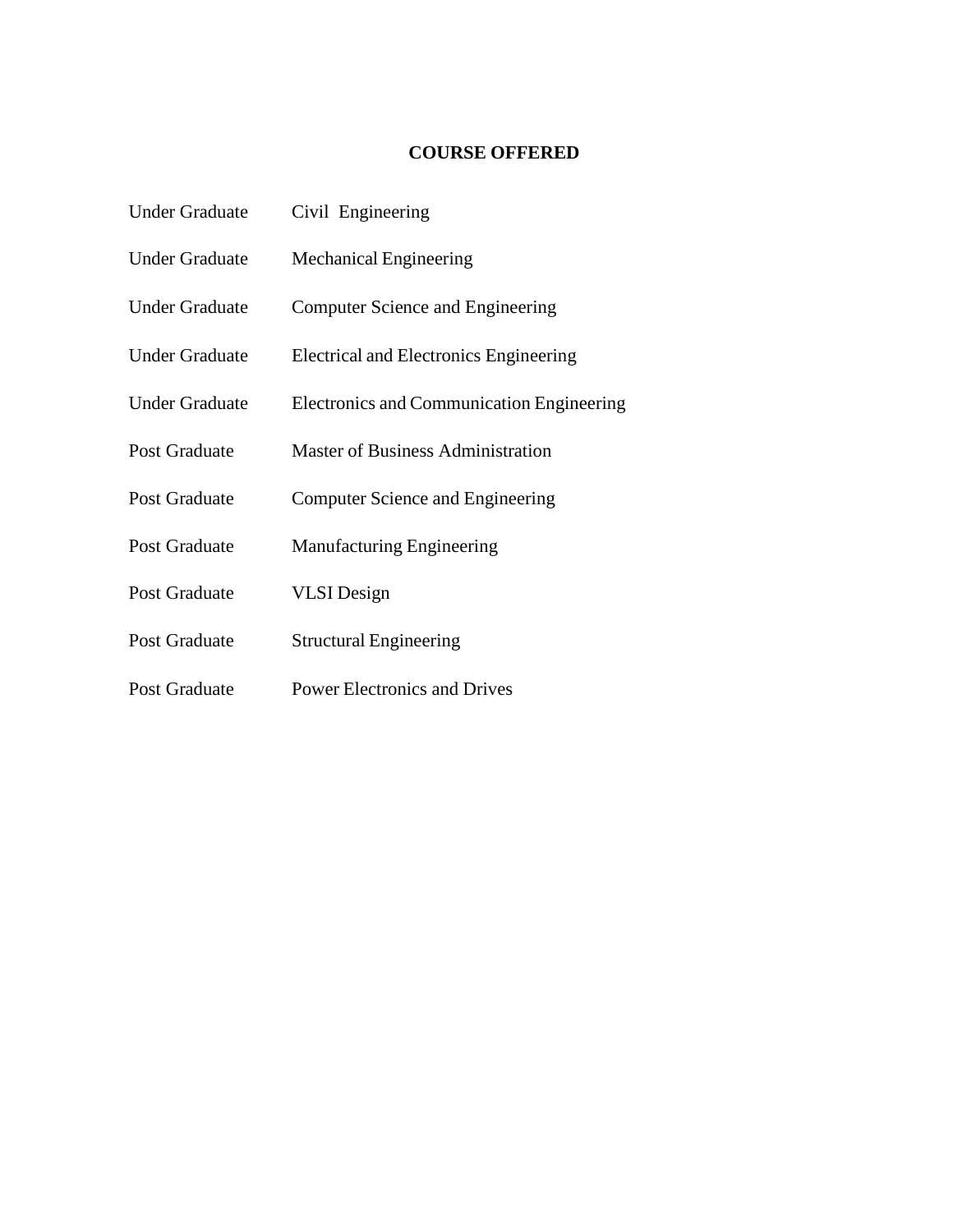### **ADMISSION**

### COURSE : ENGINEERING & TECHNOLOGY

## LEVEL : UG

| Level<br>of<br>course | Department                                | Approved<br>Intake<br>$17-18$ | Approved<br>Intake<br>18-19 | Approved<br>Intake<br>19-20 | Approved<br>Intake<br>20-21 | Approved<br>Intake<br>$21-22$ |
|-----------------------|-------------------------------------------|-------------------------------|-----------------------------|-----------------------------|-----------------------------|-------------------------------|
| <b>UG</b>             | Civil Engineering                         | 120                           | 120                         | 90                          | 60                          | 60                            |
| <b>UG</b>             | <b>Mechanical Engineering</b>             | 180                           | 180                         | 150                         | 120                         | 120                           |
| <b>UG</b>             | Computer Science and Engineering          | 90                            | 90                          | 90                          | 120                         | 120                           |
| <b>UG</b>             | Electrical and Electronics Engineering    | 120                           | 120                         | 90                          | 60                          | 60                            |
| <b>UG</b>             | Electronics and Communication Engineering | 120                           | 120                         | 90                          | 60                          | 60                            |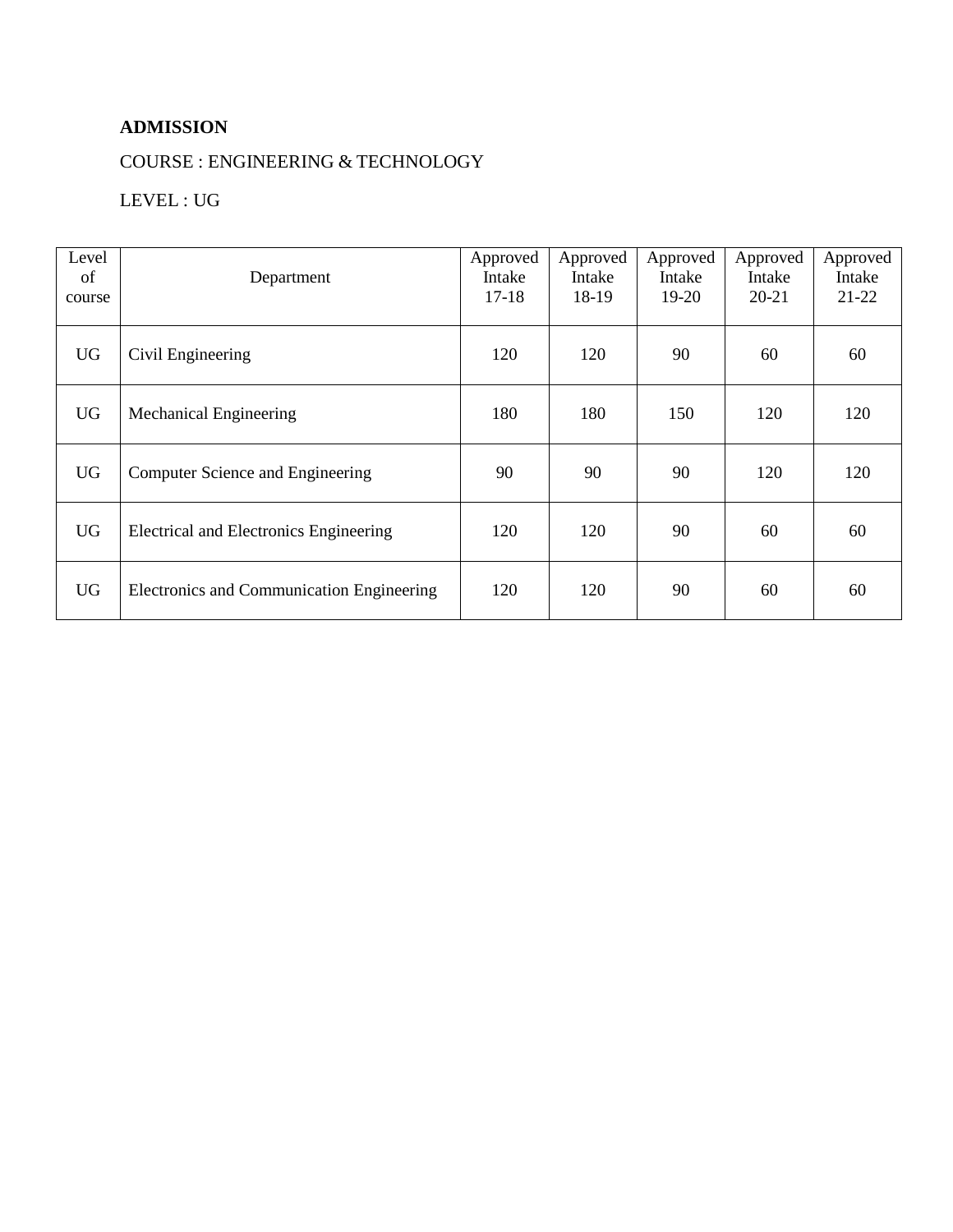### **ADMISSION**

### COURSE : ENGINEERING & TECHNOLOGY

## LEVEL : PG

| Level<br>of<br>course | Department                                    | Course                              | Approved<br>Intake<br>$20 - 21$ | Approved<br>Intake<br>$21-22$ |
|-----------------------|-----------------------------------------------|-------------------------------------|---------------------------------|-------------------------------|
| PG                    | Management                                    | Master of BusinessAdministration    | 18                              | 18                            |
| PG                    | Computer Science and Engineering              | Computer Science and Engineering    | 18                              | 18                            |
| PG                    | Mechanical Engineering                        | Manufacturing Engineering           | 18                              | 18                            |
| PG                    | Electronics and Communication Engineering     | <b>VLSI</b> Design                  | 18                              | 18                            |
| PG                    | Civil Engineering                             | <b>Structural Engineering</b>       | 18                              | 18                            |
| PG                    | <b>Electrical and Electronics Engineering</b> | <b>Power Electronics and Drives</b> | 18                              | 18                            |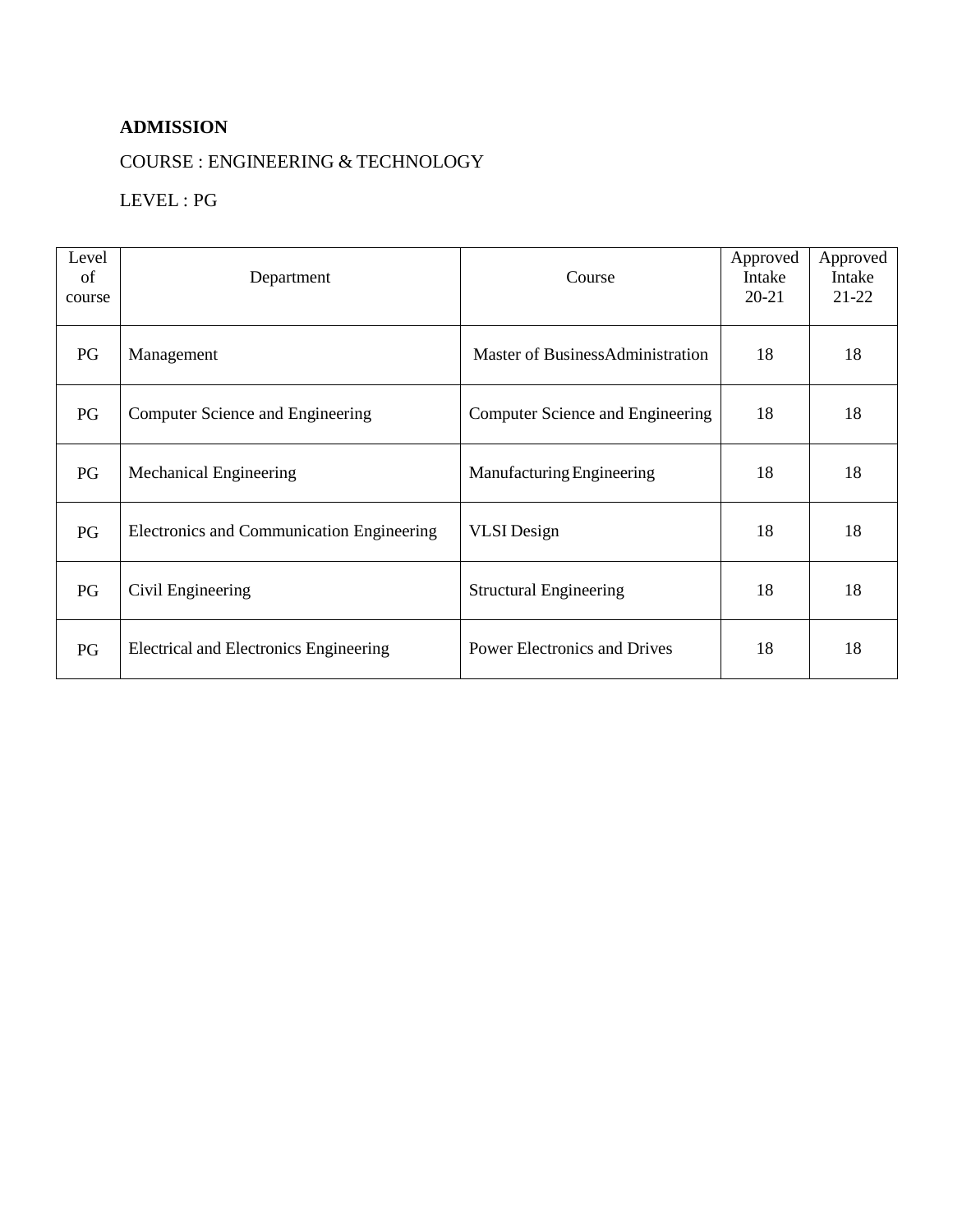| <b>Academic Session</b>                 | June to May |
|-----------------------------------------|-------------|
| Examination Systems, Year / Semester    | Semester    |
| Period of declaration of results        | One month   |
| Counseling / Mentoring                  | Yes         |
| <b>Career Counseling</b>                | Yes         |
| <b>Medical Facilities</b>               | Yes         |
| <b>Student Insurance</b>                | Yes         |
| <b>Students Activity Body</b>           | Yes         |
| <b>Cultural Activities</b>              | Yes         |
| <b>Sports Activities</b>                | Yes         |
| <b>Literary Activities</b>              | Yes         |
| Magazine / News letter                  | Yes         |
| <b>Technical Activities / Tech-Fest</b> | Yes         |
| <b>Industrial Visits / Tours</b>        | Yes         |
| Alumni Activities                       | Yes         |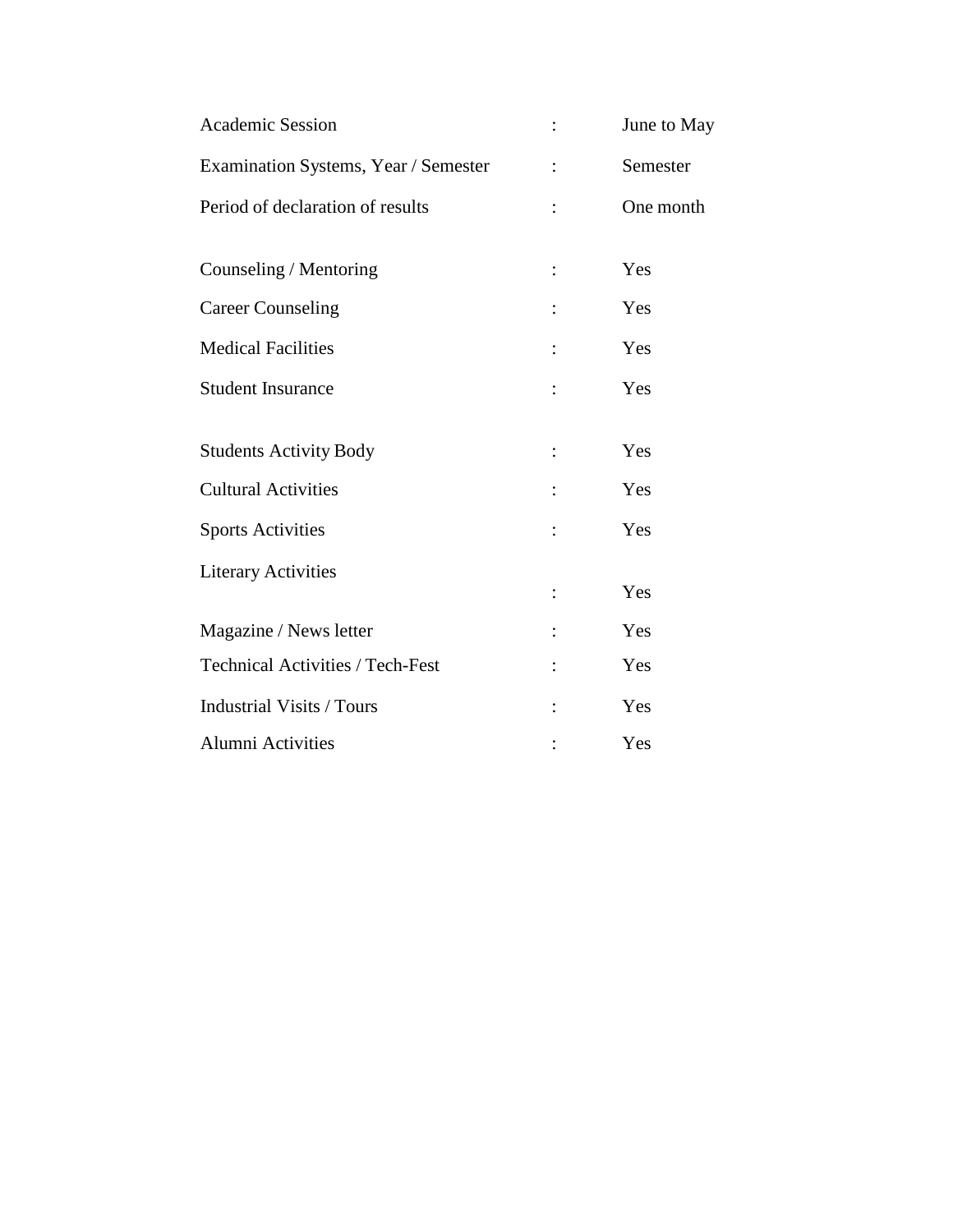#### **B.E. - CIVIL ENGINEERING**

| <b>SL.NO</b> | <b>NAME</b>               | <b>DOJ</b> | <b>DESIGNATION</b>                   |
|--------------|---------------------------|------------|--------------------------------------|
| 1.           | Mr. SEKAR.B               | 25/06/2012 | <b>Assistant Professor</b><br>& Head |
| 2.           | Dr. VIVEKANANDHAN.V       | 19/08/2021 | <b>Assistant Professor</b>           |
| 3.           | <b>ARUN SAHAYA RAJ .S</b> | 22/06/2015 | <b>Assistant Professor</b>           |
| 4.           | <b>SANTHOSH KUMAR.E</b>   | 03/08/2016 | <b>Assistant Professor</b>           |
| 5.           | <b>SELSIADEVI .S</b>      | 15/03/2021 | <b>Assistant Professor</b>           |
| 6.           | <b>KALPANA.K</b>          | 18/08/2021 | <b>Assistant Professor</b>           |
| 7.           | <b>SELESCA DEVI .S</b>    | 18/08/2021 | <b>Assistant Professor</b>           |
| 8.           | <b>BALASENTHILVELAN.M</b> | 03/03/2015 | <b>Assistant Professor</b>           |
| 9.           | ARUN .G                   | 23/06/2015 | <b>Assistant Professor</b>           |
| 10.          | <b>RENGARAJ.K</b>         | 25/06/2013 | <b>Assistant Professor</b>           |
| 11.          | <b>UMARAJESWARI.S</b>     | 12/12/2020 | <b>Assistant Professor</b>           |
| 12.          | <b>MOHAMMED SUHAIL .F</b> | 08/02/2021 | <b>Assistant Professor</b>           |
| 13.          | <b>VETRISELVI .P</b>      | 03/12/2021 | <b>Assistant Professor</b>           |
| 14.          | <b>VENKATESH.V</b>        | 04/12/2019 | <b>Assistant Professor</b>           |
| 15.          | <b>ARUN KUMAR .R</b>      | 23/12/2019 | <b>Assistant Professor</b>           |
| 16.          | VISHNUVARDHAN.R           | 08/07/2020 | <b>Assistant Professor</b>           |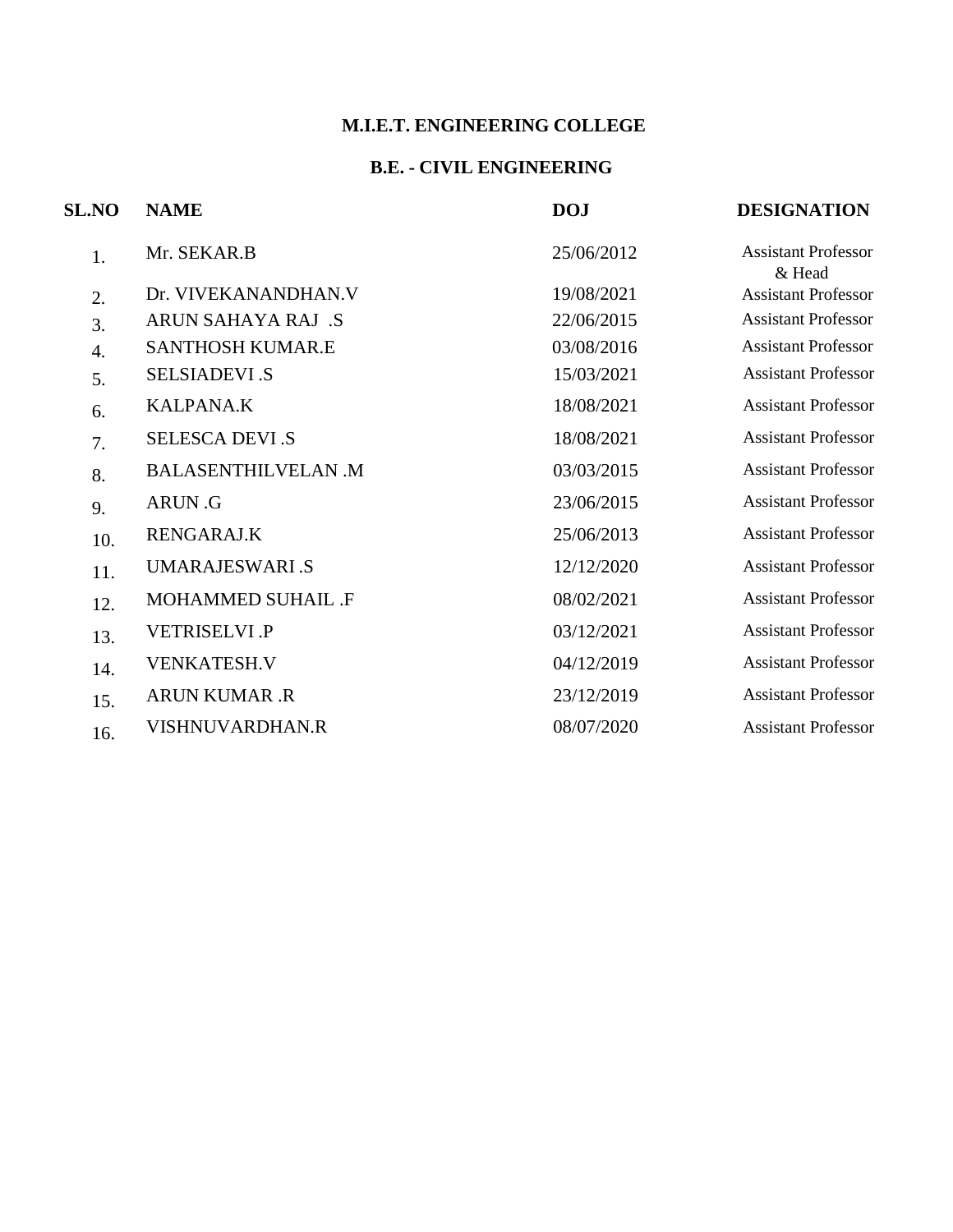## **B.E. - MECHANICAL ENGINEERING**

| <b>SL.NO</b> | <b>NAME</b>             | <b>DOJ</b> | <b>DESIGNATION</b>              |
|--------------|-------------------------|------------|---------------------------------|
| 1.           | Dr. NAVEEN SAIT. A      | 06/12/2019 | Professor & Principal           |
| 2.           | Dr. ABDUL JALEEL. M.Y   | 02/05/2017 | Professor                       |
| 3.           | Dr. SELVAM. B           | 06/04/2022 | <b>Associate Prof &amp;Head</b> |
| 4.           | Dr. DHANDAYUTHABANI. M  | 16/05/2012 | <b>Associate Professor</b>      |
| 5.           | Dr. KIRUBAKARAN. M      | 26/05/2010 | <b>Assistant Professor</b>      |
| 6.           | Dr. PANNEER SELVAM. K   | 28/06/2017 | <b>Assistant Professor</b>      |
| 7.           | Dr. PRANESH. G          | 15/04/2021 | <b>Assistant Professor</b>      |
| 8.           | <b>RAMKUMAR. T</b>      | 24/07/2010 | <b>Assistant Professor</b>      |
| 9.           | KUMARADEVAN. S          | 06/07/2011 | <b>Assistant Professor</b>      |
| 10.          | <b>RAMESH. R</b>        | 20/08/2021 | <b>Assistant Professor</b>      |
| 11.          | <b>SATHISH KUMAR. S</b> | 24/12/2021 | <b>Assistant Professor</b>      |
| 12.          | SHANMUGAPRIYAN. M       | 18/08/2021 | <b>Assistant Professor</b>      |
| 13.          | DAVID KALAISELVAN. S    | 02/12/2021 | <b>Assistant Professor</b>      |
| 14.          | <b>MANICKAMR</b>        | 03/12/2021 | <b>Assistant Professor</b>      |
| 15.          | RAJAKARTHI. B           | 13/12/2021 | <b>Assistant Professor</b>      |
| 16.          | RAJKUMAR. M             | 13/12/2021 | <b>Assistant Professor</b>      |
| 17.          | VIJAYAKUMAR. K          | 06/04/2022 | <b>Assistant Professor</b>      |
| 18.          | <b>NARAYANAN. R</b>     | 06/04/2022 | <b>Assistant Professor</b>      |
| 19.          | MANIKANDAN. C           | 11/04/2022 | <b>Assistant Professor</b>      |
| 20.          | <b>MARIA FELIX. P</b>   | 18/08/2021 | <b>Assistant Professor</b>      |
| 21.          | <b>ARUNACHALAM. N</b>   | 18/08/2021 | <b>Assistant Professor</b>      |
| 22.          | <b>BASKAR.K</b>         | 21/04/2022 | <b>Assistant Professor</b>      |
| 23.          | SRI RENGAKARTHI. T      | 20/08/2021 | <b>Assistant Professor</b>      |
| 24.          | <b>RAJESWARAN V</b>     | 20/08/2021 | <b>Assistant Professor</b>      |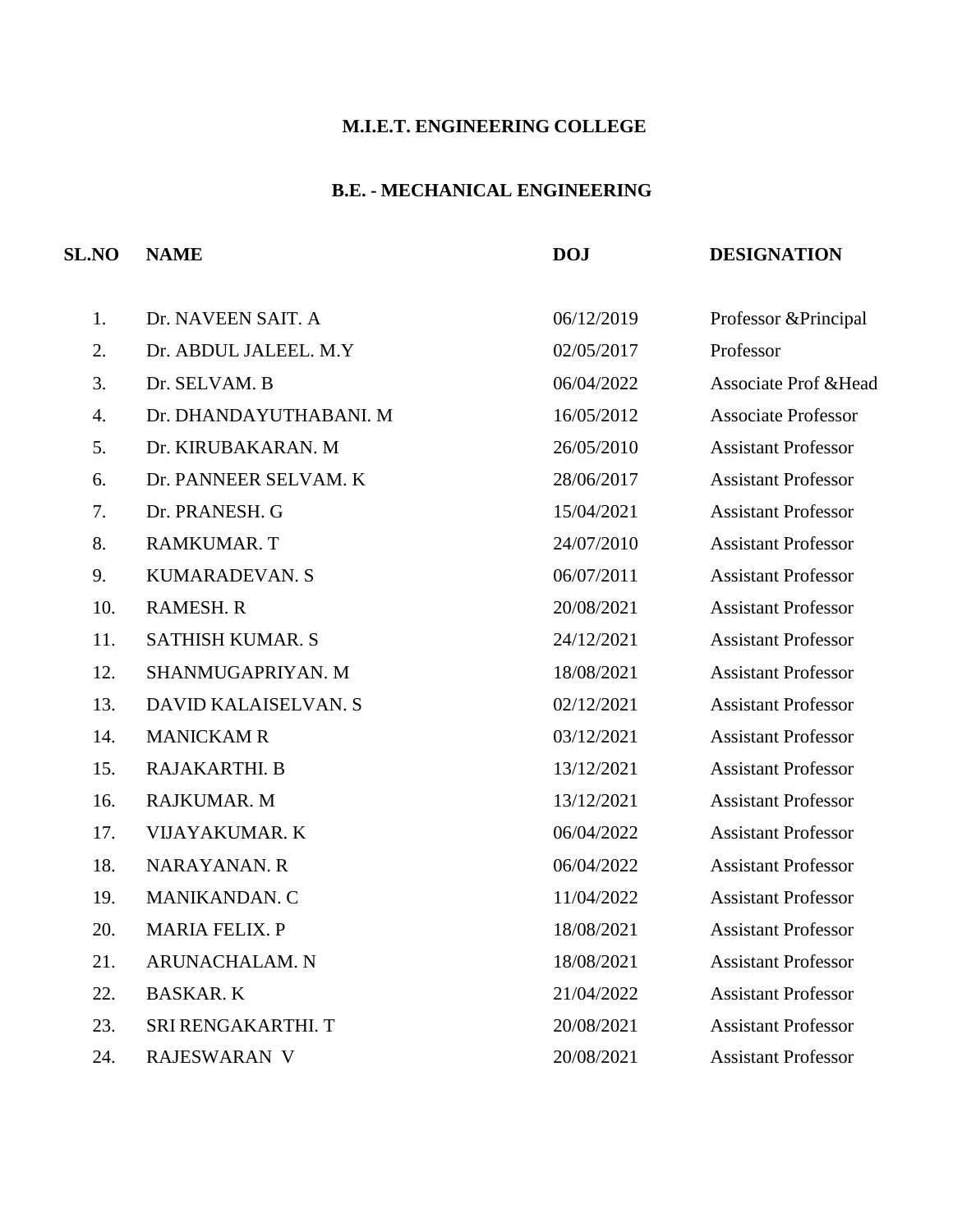### **B.E. - ELECTRICAL AND ELECTRONICS ENGINEERING**

| <b>SL.NO</b> | <b>NAME</b>              | <b>DOJ</b> | <b>DESIGNATION</b>         |
|--------------|--------------------------|------------|----------------------------|
| 1.           | Dr. SURESHKUMAR.U        | 06/08/2018 | Professor                  |
| 2.           | Dr. JEBARAJ.L            | 19/03/2020 | Professor                  |
| 3.           | Dr. MUTHUKUMARAN.E       | 04/07/2012 | <b>Assistant Professor</b> |
| 4.           | Dr. SAROJINI MARY.S      | 01/06/2020 | <b>Associate Professor</b> |
| 5.           | Dr. SIVAKAMI.V           | 07/04/2022 | <b>Assistant Professor</b> |
| 6.           | MUTHUSELVI.B             | 15/06/2015 | <b>Associate Professor</b> |
| 7.           | <b>TAMILSELVAN.D</b>     | 25/05/2010 | <b>Assistant Professor</b> |
| 8.           | <b>SAMAYA SANJEEVI.S</b> | 11/06/2012 | <b>Assistant Professor</b> |
| 9.           | PANDIARAJAN.S            | 12/01/2013 | <b>Assistant Professor</b> |
| 10.          | GURUMOORTHY.G            | 03/06/2013 | <b>Assistant Professor</b> |
| 11.          | <b>KALAISELVI.K</b>      | 15/12/2014 | <b>Assistant Professor</b> |
| 12.          | <b>JAYARAJ.D</b>         | 11/06/2015 | <b>Assistant Professor</b> |
| 13.          | DEVI.M                   | 05/08/2015 | <b>Assistant Professor</b> |
| 14.          | THIRUMALAIKUMAR.V        | 05/08/2015 | <b>Assistant Professor</b> |
| 15.          | MARIA JOSEPH YESURAJ.A   | 06/08/2015 | <b>Assistant Professor</b> |
| 16.          | YOGANATHAN, P            | 06/08/2015 | <b>Assistant Professor</b> |
| 17.          | ABIRAMI.A                | 03/01/2018 | <b>Assistant Professor</b> |
| 18.          | <b>KARTHIK.G</b>         | 17/06/2019 | <b>Assistant Professor</b> |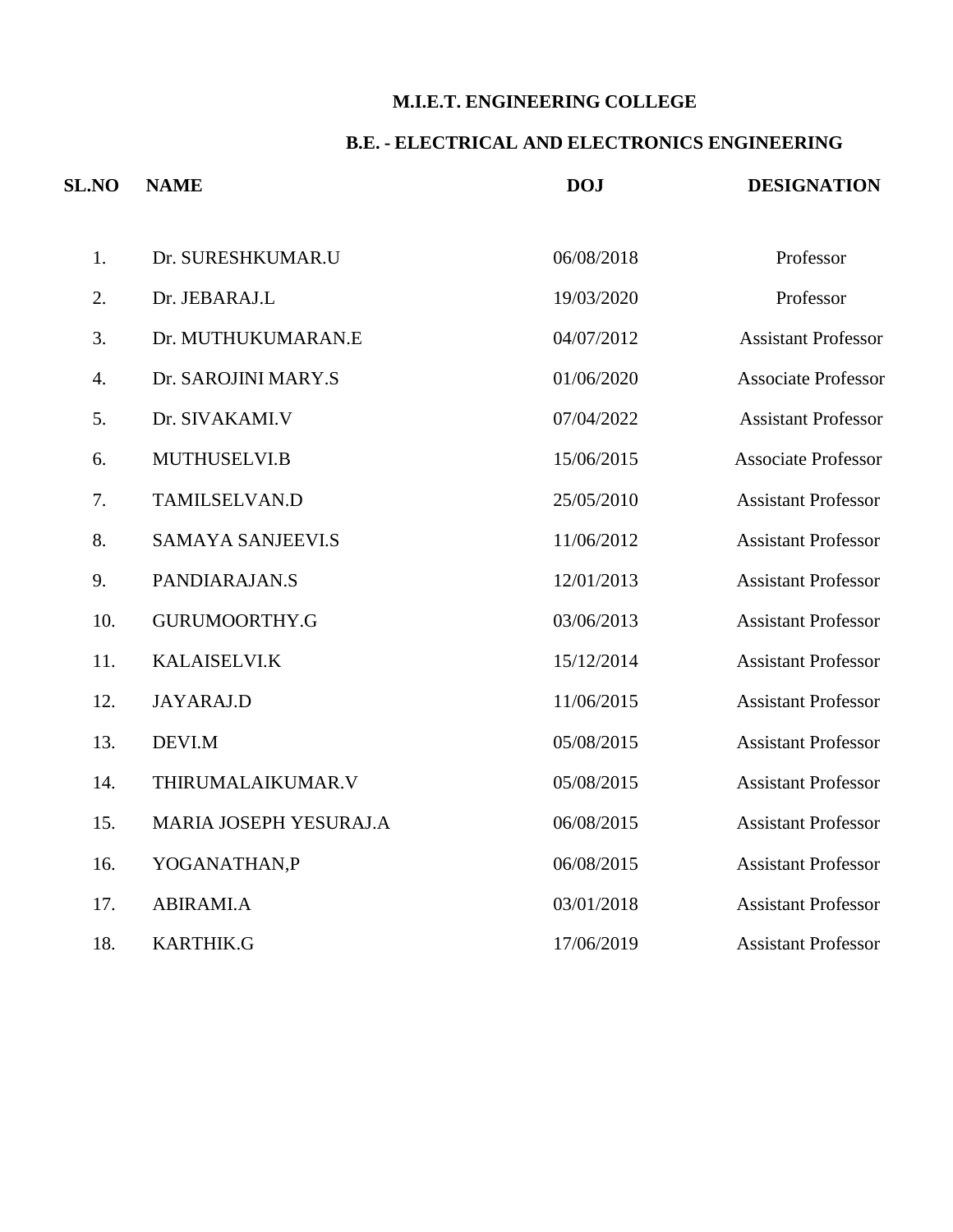### **B.E. - ELECTRONICS AND COMMUNICATION ENGINEERING**

| <b>SL.NO</b> | <b>NAME</b>                 | <b>DOJ</b> | <b>DESIGNATION</b>                    |
|--------------|-----------------------------|------------|---------------------------------------|
| 1.           | Mr. JAVID.K                 | 12/02/2014 | <b>Assistant Professor &amp; Head</b> |
| 2.           | Dr. SURESH KUMAR.A          | 27/06/2018 | Professor                             |
| 3.           | Dr. AYSHATHULA FOUZIA.A     | 08/03/2020 | <b>Assistant Professor</b>            |
| 4.           | Dr. RAJALAKSHMI.P           | 07/05/2022 | <b>Assistant Professor</b>            |
| 5.           | <b>KARTHIKA.G</b>           | 05/12/2008 | <b>Assistant Professor</b>            |
| 6.           | <b>LATHA.N</b>              | 21/06/2013 | <b>Assistant Professor</b>            |
| 7.           | <b>VIJAYALAKSHMI.R</b>      | 24/06/2013 | <b>Assistant Professor</b>            |
| 8.           | <b>INAYATHULLAH.S</b>       | 18/07/2013 | <b>Assistant Professor</b>            |
| 9.           | SHARMILA.S                  | 14/07/2014 | <b>Assistant Professor</b>            |
| 10.          | PUSHPA.M                    | 16/06/2016 | <b>Assistant Professor</b>            |
| 11.          | MAHITHA.S                   | 17/06/2016 | <b>Assistant Professor</b>            |
| 12.          | <b>SURAJ KUMAR.S</b>        | 14/07/2017 | <b>Assistant Professor</b>            |
| 13.          | <b>RANJITHA.R</b>           | 14/07/2017 | <b>Assistant Professor</b>            |
| 14.          | <b>KASTHURI.T</b>           | 14/07/2017 | <b>Assistant Professor</b>            |
| 15.          | DELPHINE MARY.P             | 18/12/2017 | <b>Assistant Professor</b>            |
| 16.          | ANTONY JOSEPH ARPUTHA RAJ.A | 10/06/2019 | <b>Assistant Professor</b>            |
| 17.          | <b>CHANDRALEKA.D</b>        | 15/07/2020 | <b>Assistant Professor</b>            |
| 18.          | ATCHAYA.B                   | 11/02/2021 | <b>Assistant Professor</b>            |
| 19.          | <b>MADUMITHA.S</b>          | 16/08/2021 | <b>Assistant Professor</b>            |
| 20.          | SAJEETHA SULTHANA.Y         | 18/08/2021 | <b>Assistant Professor</b>            |
| 21.          | KIRTHIKA.B.T.               | 23/08/2021 | <b>Assistant Professor</b>            |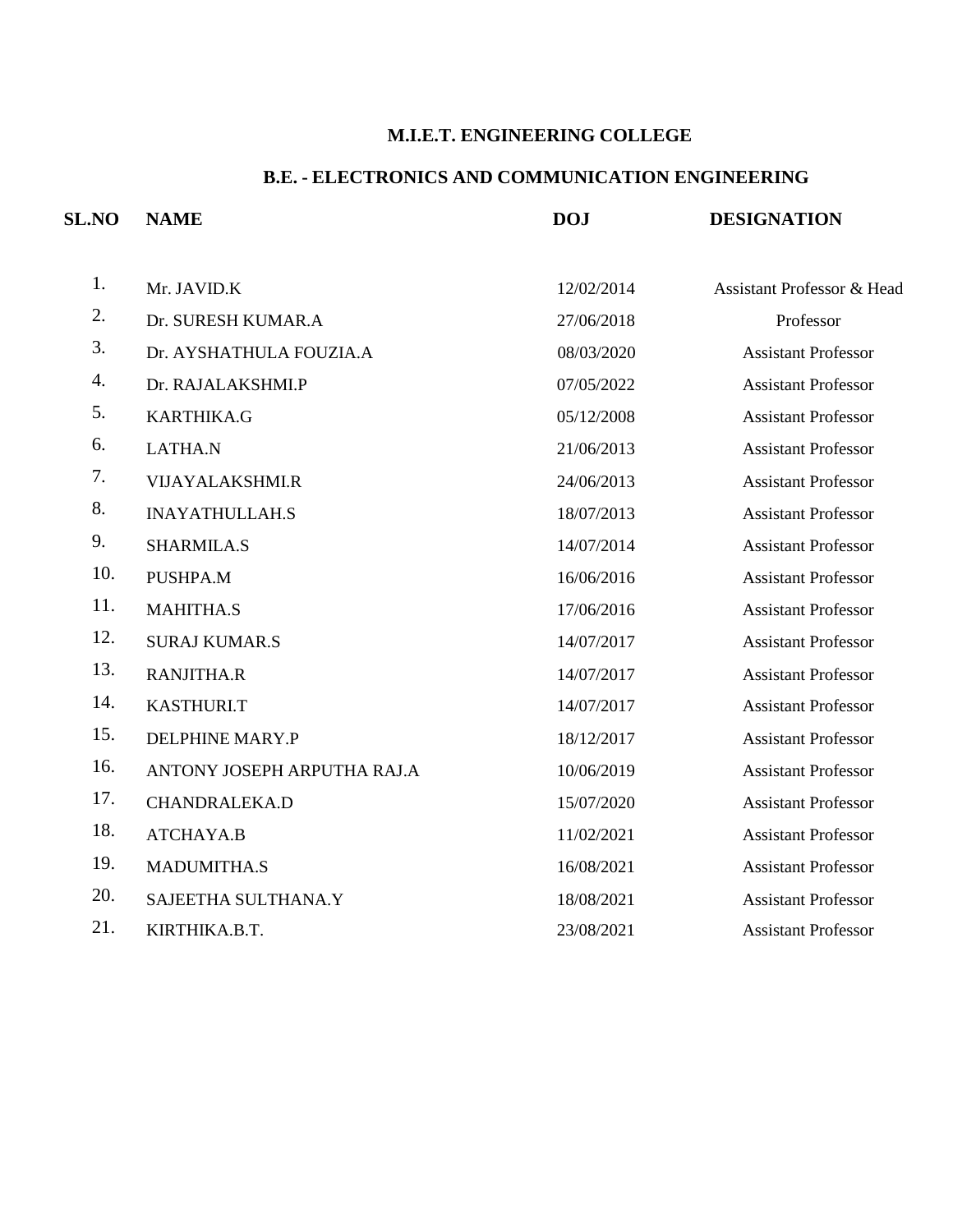### **B.E. COMPUTER SCIENCE AND ENGINEERING**

| <b>SL.NO</b> | <b>NAME</b>               | <b>DOJ</b> | <b>DESIGNATION</b>         |
|--------------|---------------------------|------------|----------------------------|
| 1.           | <b>NALINA KEERTHANA.G</b> | 14/07/2004 | Associate professor & Head |
| 2.           | Dr. SHANMUGA PRIYA.S      | 24/05/2011 | Associate professor        |
| 3.           | CHRISTOPHER.P             | 24/11/2008 | Assistant professor        |
| 4.           | <b>BARVEEN.A</b>          | 25/06/2009 | Assistant professor        |
| 5.           | MOHAMED FAIZAL.M          | 26/06/2009 | Assistant professor        |
| 6.           | MANIKANDAN.P              | 12/09/2012 | Assistant professor        |
| 7.           | <b>JOSHUA ISSAC.A</b>     | 19/07/2013 | Assistant professor        |
| 8.           | SELVASHANTHI.S            | 07/08/2019 | Assistant professor        |
| 9.           | JOHN RICHIE IMMANUEL L    | 13/09/2017 | Assistant professor        |
| 10.          | <b>BHARATHIM</b>          | 18/08/2021 | Assistant professor        |
| 11.          | PRIYADHARSHINI A          | 18/08/2021 | Assistant professor        |
| 12.          | <b>ROSHAN JOSHUA R</b>    | 18/08/2021 | Assistant professor        |
| 13.          | <b>GETSYAL A</b>          | 18/08/2021 | Assistant professor        |
| 14.          | SANGEETHA.J               | 18/08/2021 | Assistant professor        |
| 15.          | THENMOZHI A               | 03/08/2020 | Assistant professor        |
| 16.          | NARAYANASAMY S            | 18/08/2021 | Assistant professor        |
| 17.          | <b>FATHIMA SAFFRIN A</b>  | 16/12/2021 | Assistant professor        |
| 18.          | THILAGAVATHI K            | 04/03/2022 | Assistant professor        |
| 19.          | Dr. NIVEDITA V            | 07/03/2022 | Assistant professor        |
| 20.          | Dr. VIJAI MEYYAPPAN M     | 08/03/2021 | Assistant professor        |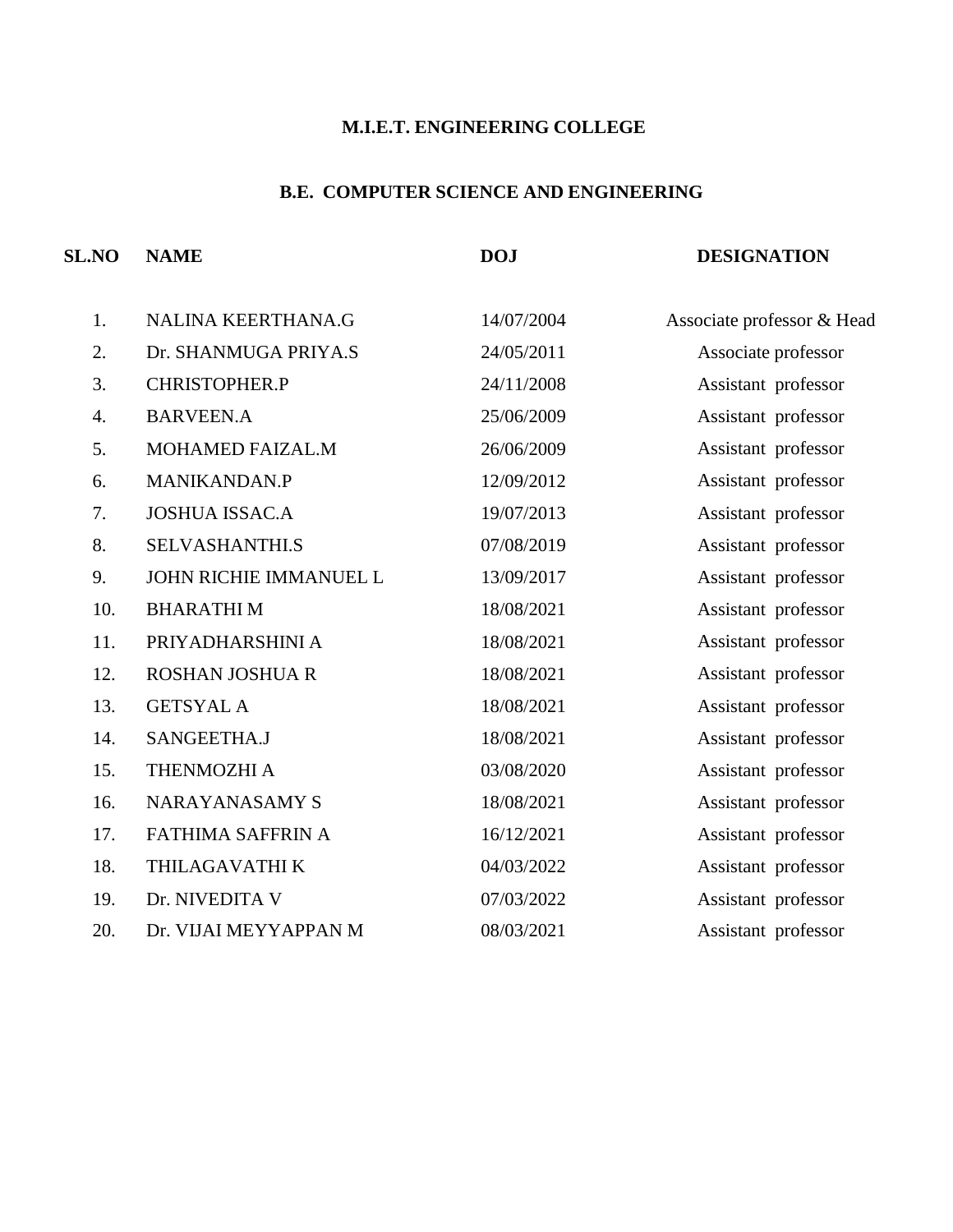### **SCIENCE & HUMANITIES**

| SL.NO | <b>NAME</b>             | <b>DOJ</b> | <b>DESIGNATION</b>         |
|-------|-------------------------|------------|----------------------------|
| 1.    | Dr. SYED ZAHIRULLAH.S   | 10-09-1998 | Professor                  |
| 2.    | Dr. RAMESH BABU.N       | 14-02-2001 | Professor                  |
| 3.    | Dr. HUSSAIN.S           | 14-06-2019 | Assistant professor        |
| 4.    | Dr. PRABU.P             | 01-12-2021 | Assistant professor        |
| 5.    | Dr. ABBAS ALI.A         | 30-09-1999 | Professor                  |
| 6.    | <b>FAZILA PARVEEN.K</b> | 03-08-2015 | <b>Associate Professor</b> |
| 7.    | DEVADOSS.A              | 11-07-2016 | Assistant professor        |
| 8.    | Dr. SASIKALA.K          | 16-12-2021 | Assistant professor        |
| 9.    | THANGAVEL.L             | 14-10-1998 | Assistant professor        |
| 10.   | <b>MANIKANDAN.R</b>     | 28-06-2007 | Assistant professor        |
| 11.   | MOHAMED MEERA.N         | 26-06-2009 | Assistant professor        |
| 12.   | SIVALINGAM.A            | 11-07-2013 | Assistant professor        |
| 13.   | Dr. SHAHUL HAMEED.A.R   | 27-06-2018 | Assistant professor        |
| 14.   | Dr. SALAI MATHISELVI.M  | 01-12-2021 | Assistant professor        |
| 15.   | Dr. SARASWATHI.D        | 01-12-2021 | Assistant professor        |
| 16.   | JEEVANANTHAM.C          | 04-07-2007 | Assistant professor        |
| 17.   | MOHAMED RABIK.A         | 01-12-2021 | Assistant professor        |
| 18.   | <b>MALATHI.S</b>        | 25-03-2022 | Assistant professor        |